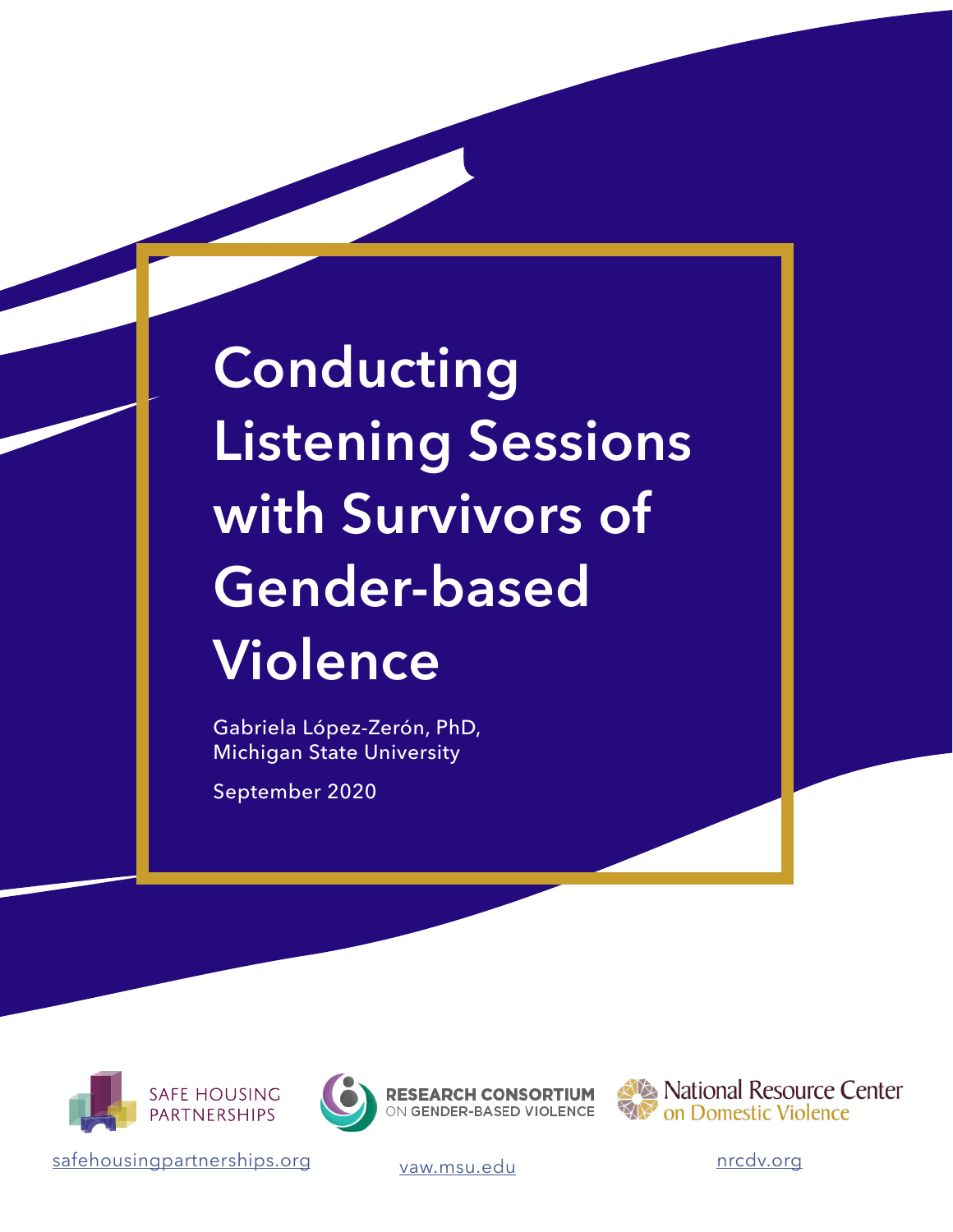

The federal Domestic Violence and Housing Technical Assistance Consortium (the Consortium) is an innovative, collaborative approach to providing training, technical assistance, and resource development at the critical intersection of domestic and sexual violence, homelessness, and housing.

Funded and supported by an unprecedented partnership between the U.S. Department of Health and Human Services, Department of Justice, and Department of Housing and Urban Development, this multi-year Consortium brings together national, state, and local organizations with deep expertise on housing, domestic and sexual violence in order to collaboratively build and strengthen technical assistance to both housing/homelessness providers and domestic/sexual violence service providers. The Consortium aims to improve policies, identify promising practices, and strengthen collaborations necessary to improve housing options for survivors of domestic and sexual violence and their children in order to enhance safety, stability, and well-being.

This publication was made possible by Grant Number 90EV0451 to the National Resource Center on Domestic Violence from the Administration on Children, Youth and Families, Family and Youth Services Bureau, U.S. Department of Health and Human Services. Its contents are solely the responsibility of the authors and do not necessarily represent the official views of the U.S. Department of Health and Human Services.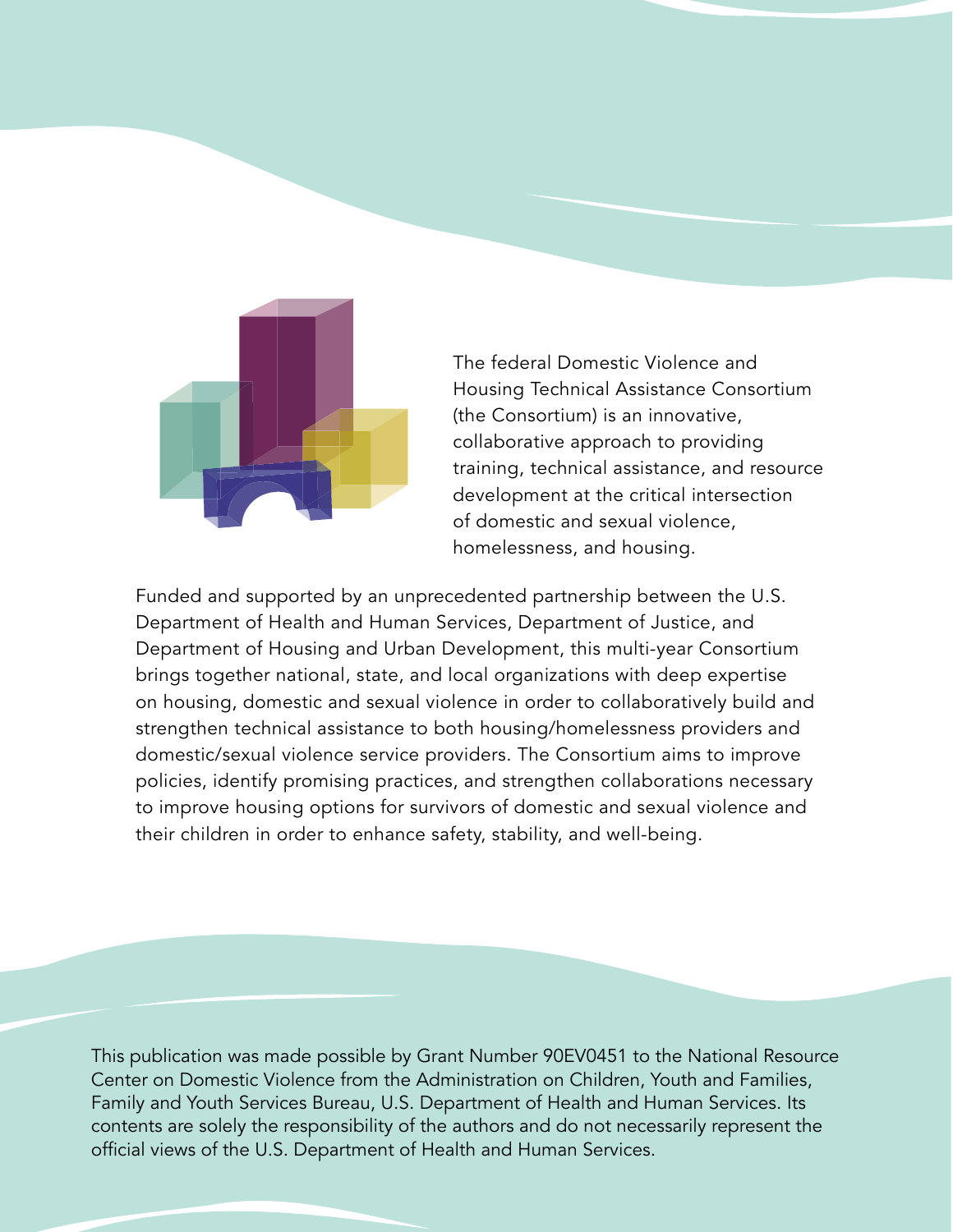Listening sessions are an excellent technique to capture participants' views and suggestions about an issue. There are several well-established principles regarding how to conduct effective listening sessions; however, when working with survivors of gender-based violence, it is critical to integrate a trauma-informed perspective to every aspect of the process. The aim of this brief document is to provide some key considerations and guidelines when conducting listening sessions with survivors. This is not intended to be a comprehensive list of considerations, rather, it highlights some of the most prominent issues that may arise when eliciting survivors' perceptions, experiences, and suggestions in a group setting.



An important concern when working with survivors of gender-based violence is safety. When thinking about safety issues during a listening session, consider both physical and emotional safety. Physical safety is a broad concept and refers to the location, time, and other logistics of the listening session. Emotional safety refers to participants' ability to be open to express themselves honestly during the sessions without fear of risk or injury.

When considering safety, it is also important to make sure the location, time, and other logistics of the listening session center survivors' needs. Further, it is critical to frame the listening session in a way that invites participants to have open conversations that honor their experiences, views, and suggestions.

#### Some guiding questions during the planning of listening session(s):

- Will the listening session be held at a location that is easily accessible (e.g., public transportation available, no barriers for participants with physical disabilities, etc.) and at a time that is convenient to most participants?
- Will the listening session be held in a private space where no one else can listen to the discussion?
- Will the listening session be held at a location where participants feel comfortable to express themselves honestly without fearing negative consequences or repercussions on their relationships with providers, services they are receiving, or services would like to receive in the future?
- Will childcare be provided? Food? Reimbursement for transportation costs?
- Did your budget include incentives for survivors' participation in the listening session (e.g., cash, gift card, etc.)?
- Will participants be able to express themselves in their preferred language? (see section on Language Access and Justice below)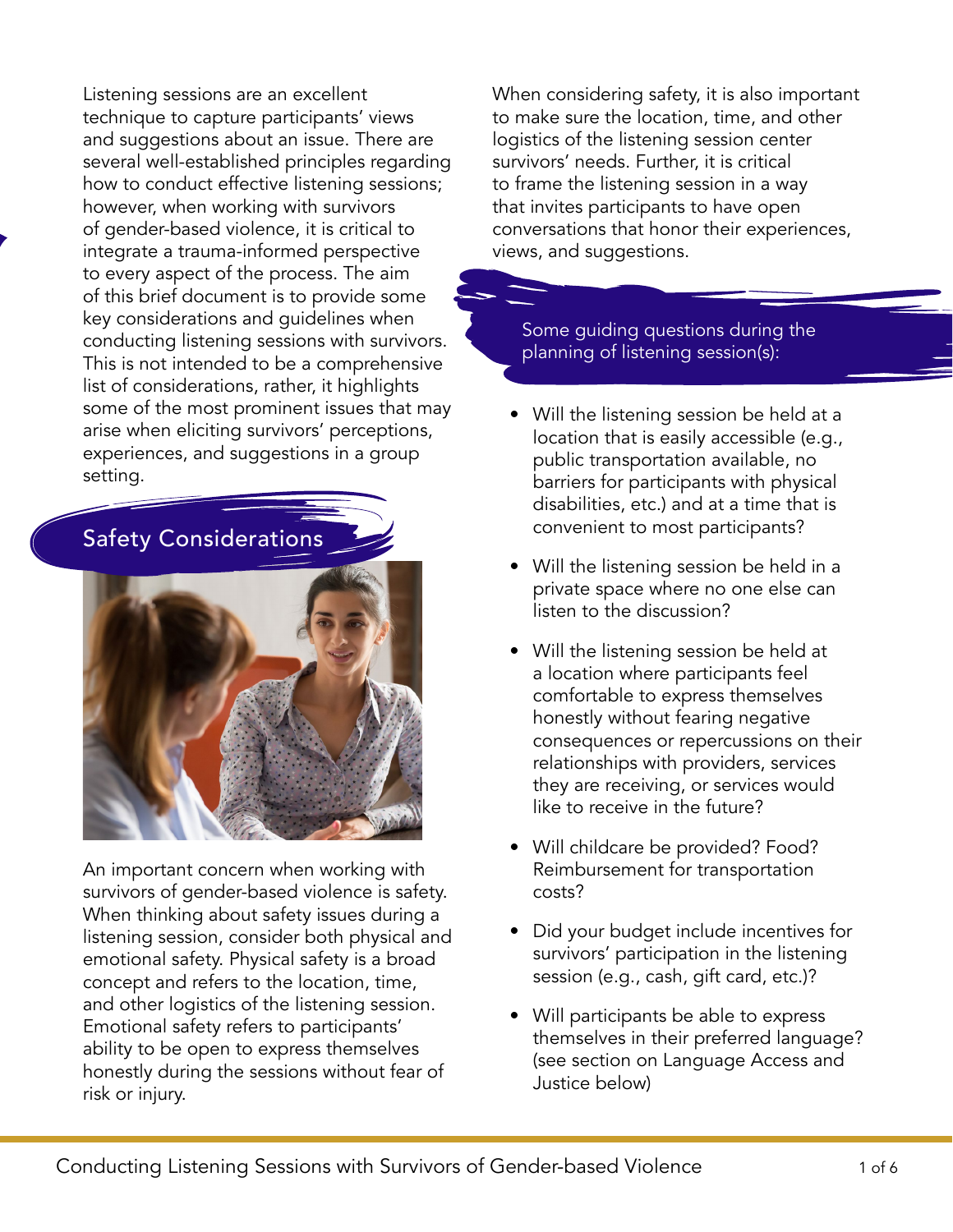#### Size of the Listening Session



Another important consideration is the number of individuals invited to participate in a single listening session. A large group may be appealing because diverse views are likely to be represented. However, if the group is large (i.e., more than 10-12 survivors), participants may not feel comfortable openly sharing their perspectives. Further, it may also be difficult for facilitators to guide the conversation, probe, and follow-up with participants. Therefore, if there is a lot of interest in the listening session, it may be beneficial to hold several smaller listening sessions rather a single large meeting.

Some guiding questions regarding the size of listening session(s):

- Is the number of participants invited to the session too large for everyone to have the opportunity to share meaningfully within the allotted time?
- Does the budget and/or project deadlines allow for more than one listening session?

#### Attentiveness to Trauma **Disclosures**

Often listening sessions with survivors may touch on issues of trauma and abuse. Even if that is not the focus of the session, survivors might share sensitive details of their stories. Although some participants may be willing to share the trauma and abuse they experienced, it may trigger posttraumatic stress responses on other participants or themselves. Facilitators must therefore be prepared to gently guide the conversation away from trauma processing (which may be more appropriate for a therapeutic setting) back to the main goals of the listening session. Further, project leaders may consider creating a resource sheet with local and national resources (e.g., websites, hotlines, local supportive services organizations) for anyone needing additional support after the listening session.

#### Some guiding questions to better prepare for potential trauma disclosures during listening session(s):

- Are the guiding questions for the listening session clear and focused on the session goals and objectives?
- Do facilitators have experience conducting listening sessions with survivors of gender-based violence?
- If not, how will facilitators be trained on the general considerations about conducting listening sessions with survivors?
- How will facilitators establish group guidelines and agreements to prevent trauma processing during the listening session?
- Are facilitators prepared to gently guide conversations away from trauma processing in the case of detailed trauma disclosures?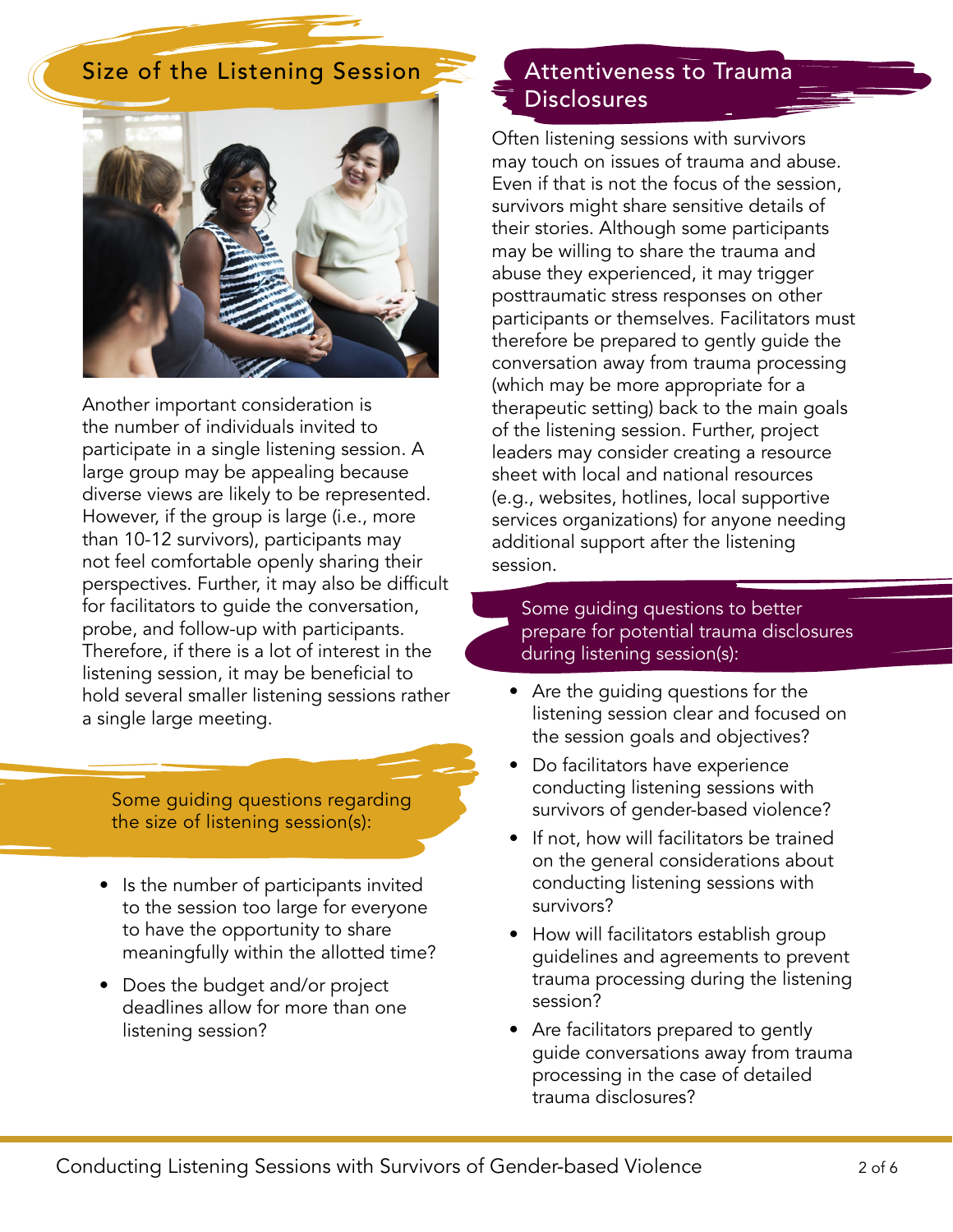

#### Listening Session Facilitators

Given the multiple complexities of conducting listening sessions, it is important to have at least two facilitators during a meeting. The lead facilitator may then focus on the content of the session, while the support facilitator focuses on the process of the listening session. That is, the lead facilitator guides the conversation by asking questions, following up, and probing when relevant. In turn, the support facilitator may then answer any individual questions as they come up, monitor participants' nonverbal cues, and offer relevant reflections or additional probing questions. A facilitation team may also be ideal in case there is a need to interrupt irrelevant tangents or problematic discourses.

Additionally, project leaders may consider the importance of providing facilitators with the opportunity to debrief after listening sessions, particularly if the sessions were emotionally charged. Facilitators may also experience emotional reactions to the topics discussed and it is important to provide the space they may need to process those reactions. Additionally, facilitators may have reflections and observations about the process of the session that may be important to document. In those conversations, key lessons about facilitating listening sessions may emerge.

Some guiding questions about facilitating listening sessions:

- How many facilitators will be available for the listening sessions?
- Is there time set aside for facilitators to prepare for the listening session to determine roles (i.e., lead vs support facilitator)?
- Is there time set aside to debrief and reflect on the process of the listening session?
- How will relevant reflections and observations be documented?



#### Language Access and Justice

Language Access refers to the importance of ensuring that those who do not identify English as their primary language have access to a wide range of services. Language Justice builds on the importance of language access, while promoting equity among languages. That is, it is grounded on the premise that it is critical for organizations, researchers, and service providers to ensure that all individuals are able to express themselves in the language they feel most proficient and powerful. Centering language needs is necessary to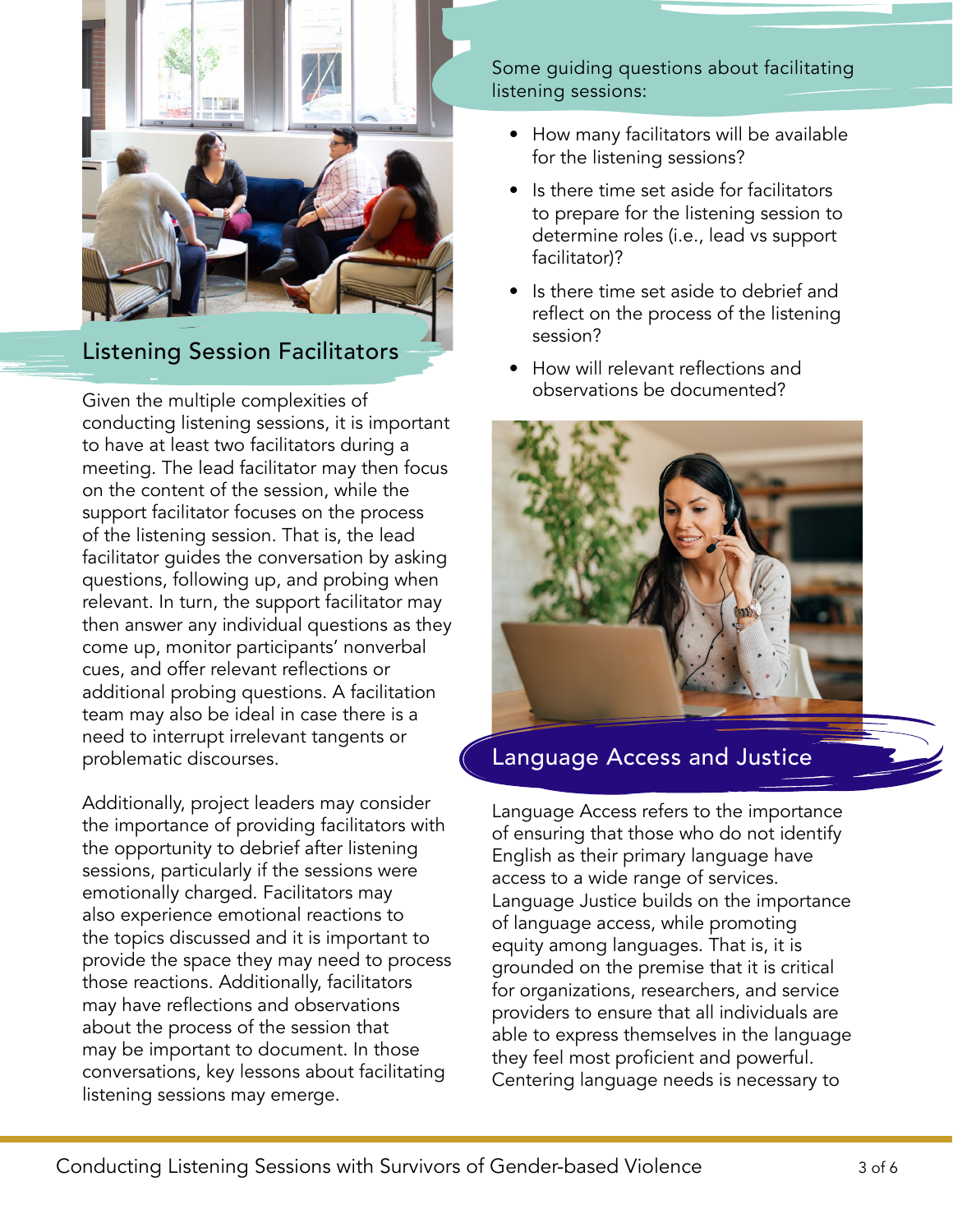provide culturally responsive and traumainformed listening sessions. It also ensures that data collected is not only accurate, but also rich and robust.

Language is central part of an individual's identity and experiences. Consequently, making sure that participants have the opportunity to freely express their thoughts, concerns, desires, and stories is key to conducting meaningful listening sessions. Further, individuals who do not have the opportunity to express themselves in their preferred language may likely choose to use simpler language or omit sharing complex ideas because of how much effort it may be for them to express themselves in English. Therefore, integrating a language justice perspective is a central aspect of conducting trauma-informed, and culturally and contextually relevant listening sessions.

Some guiding questions regarding language justice:

- Will the listening session include participants who do not identify English as their primary language?
	- If yes, how will it be ensured that participants are able to express themselves in the language the feel most proficient and comfortable?
- Will there be a need for interpreters?
	- If yes, what is the budget allocated for interpretation services?
	- If yes, how will interpreters' skills be assessed prior to the listening sessions?
	- If yes, how much time will interpreters' have to prepare prior to the session (e.g., go over the goals for the listening

session, review guiding questions, coordinate logistics with facilitators, etc.)?

- If yes, how will note taking be facilitated when there might be multiple languages represented in the listening session?
- If yes, is there time set aside for interpreters to debrief and reflect on the process of the listening session?



### Virtual Listening Sessions

As virtual listening sessions become more common, project leaders may need to make strategic decisions regarding the structure and content of the session. It may be helpful to have planning conversations with subject matter experts, community partners, and potential participants to decide whether a virtual listening session is the most culturally and contextually appropriate and traumainformed way to achieve project aims. If determined that a listening session is appropriate and relevant, project leaders may need to modify the goals, size, and of the session to accommodate for a virtual setting.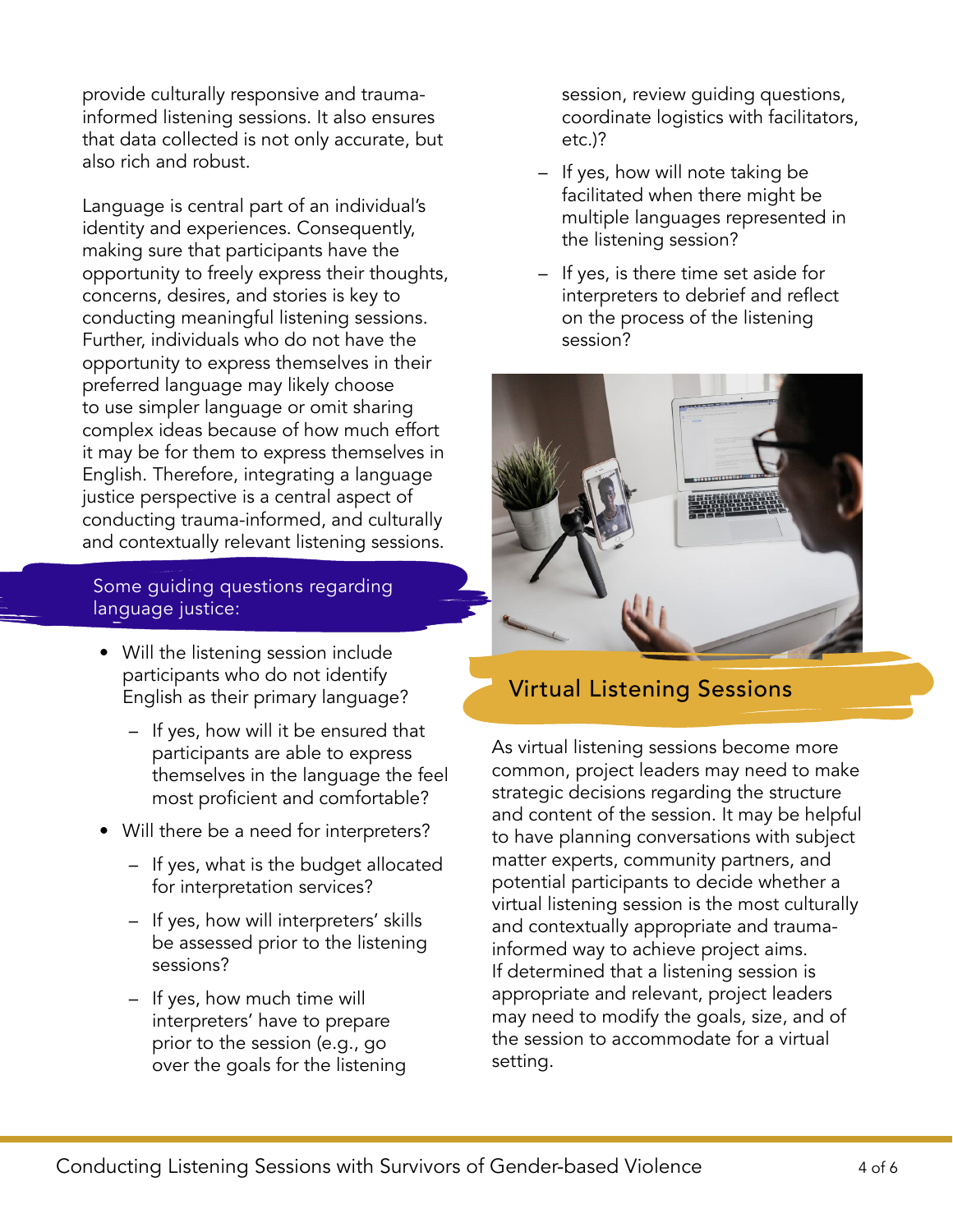Project leaders may consider limiting the scope of the meeting to make sure that the session remains focused on the main goal(s). In addition, it may also be important to consider inviting fewer participants to a virtual listening session than to an inperson meeting to foster an intimate and comfortable space where participants can express their views. Finally, it is critical to consider and plan for some of the potential difficulties that may arise during the virtual session, such as bandwidth problems for participants, interruptions, and time constraints.

Given these numerous challenges, it is important to have conversations with participants prior to the session regarding their access to the equipment (e.g., smart phone, tablet), the platform that will be used (e.g., Zoom, GoToMeeting, Microsoft Teams), and the bandwidth necessary to support the virtual session. Additionally, if participants will be offered an incentive for their involvement in the listening session, project leaders may consider having multiple options of delivery (e.g., gift card, Western Union, Venmo) to accommodate for diverse needs.

Some guiding questions when preparing for a virtual listening session:

- Is a virtual listening session the most culturally and contextually appropriate way to collect data at this time?
- How many individuals will be invited to a single virtual listening session?
- How will project leaders ensure that participants have access to a private location to sign on to the virtual session, the online platform used for the event, and the necessary bandwidth to participate in the session?
- How will survivors' emotional needs be monitored/supported in a virtual session?
- If working with multilingual participants, how will language justice be considered in a virtual listening session?
	- Does the platform support interpretation services?
	- Are facilitators and interpreters familiar with the language services of the platform used for the listening session? If not, will there be a need for additional training or practice sessions?
- How will participants receive the incentive for their participation?

#### Final Thoughts

This brief document highlights some of the key issues that must be considered when conducting listening sessions with survivors of gender-based violence to ensure that the sessions are trauma-informed, survivorcentered, and culturally and contextually relevant. The following section includes a checklist summary of the considerations discussed above. There may be additional considerations and concerns depending on the goals and content of the session.